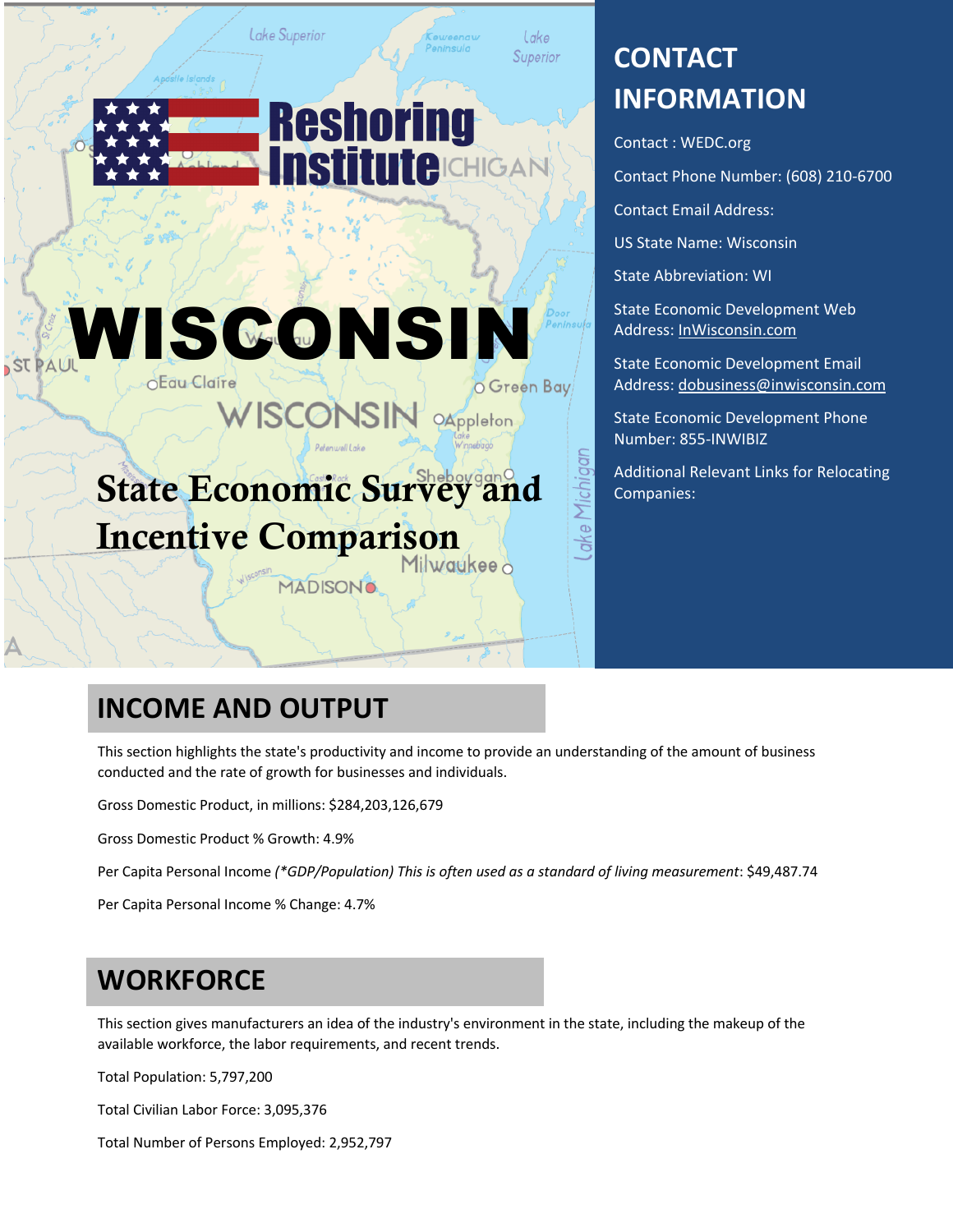Total Number of Persons Unemployed: 142,579 Unemployment Rate %: 4.6% Manufacturing Employment: 472,956 Professional and Business Services Employment: 120,194 State Right-to-Work Law Y/N: Y Large Factory Openings during Previous year: Large Factory Closures during Previous year:

### **EDUCATION**

This section provides further insight into the potential workforce education levels, advanced areas of education, and partnerships between higher education and industry for insight into quality of labor force and growth sustainability.

% High School Diploma or More: 90.1%

% Bachelor's Degree or Higher: 26.9%

Enrollment in Higher Education Institutions: 89,251

Science and Engineering Graduate Students: 2,913

List of High school, College, or University Manufacturing Partnership Programs *These are partnerships with manufacturers to help train future employees in certain skills:* Contact Wisconsin Manufacturing Extension Partnership – 2601 Crossroads Drive, Suite 145, Madison, WI 53718 (877) 856-8588

List of Additional Manufacturing Training Programs: Contact Wisconsin Manufacturing Extension Partnership – 2601 Crossroads Drive, Suite 145, Madison, WI 53718 (877) 856-8588

List of Future Planned Manufacturing Training Programs *If known please include expected implementation date:* Contact Wisconsin Manufacturing Extension Partnership – 2601 Crossroads Drive, Suite 145, Madison, WI 53718 (877) 856-8588

# **COST OF DOING BUSINESS**

This section highlights the costs associated with doing business in the state including taxes, wages, insurance, and energy expenses.

State Corporate Income Tax %: 7.9 but the Manufacturing and Agriculture Tax Credit may apply to businesses of those industries and offset the corporate tax rate, to a possible 0.4% in 2016 and beyond.

State Individual Income Tax %: 4.40-7.65

State Level Sales Tax %: 5

*:*

State Use Tax: 5%-6.75% depending on county

Unemployment Insurance Tax % (estimate): 1.92

Additional Relevant Taxes:

Workers' Compensation Employer Insurance Costs per \$100 of Payroll: \$14,000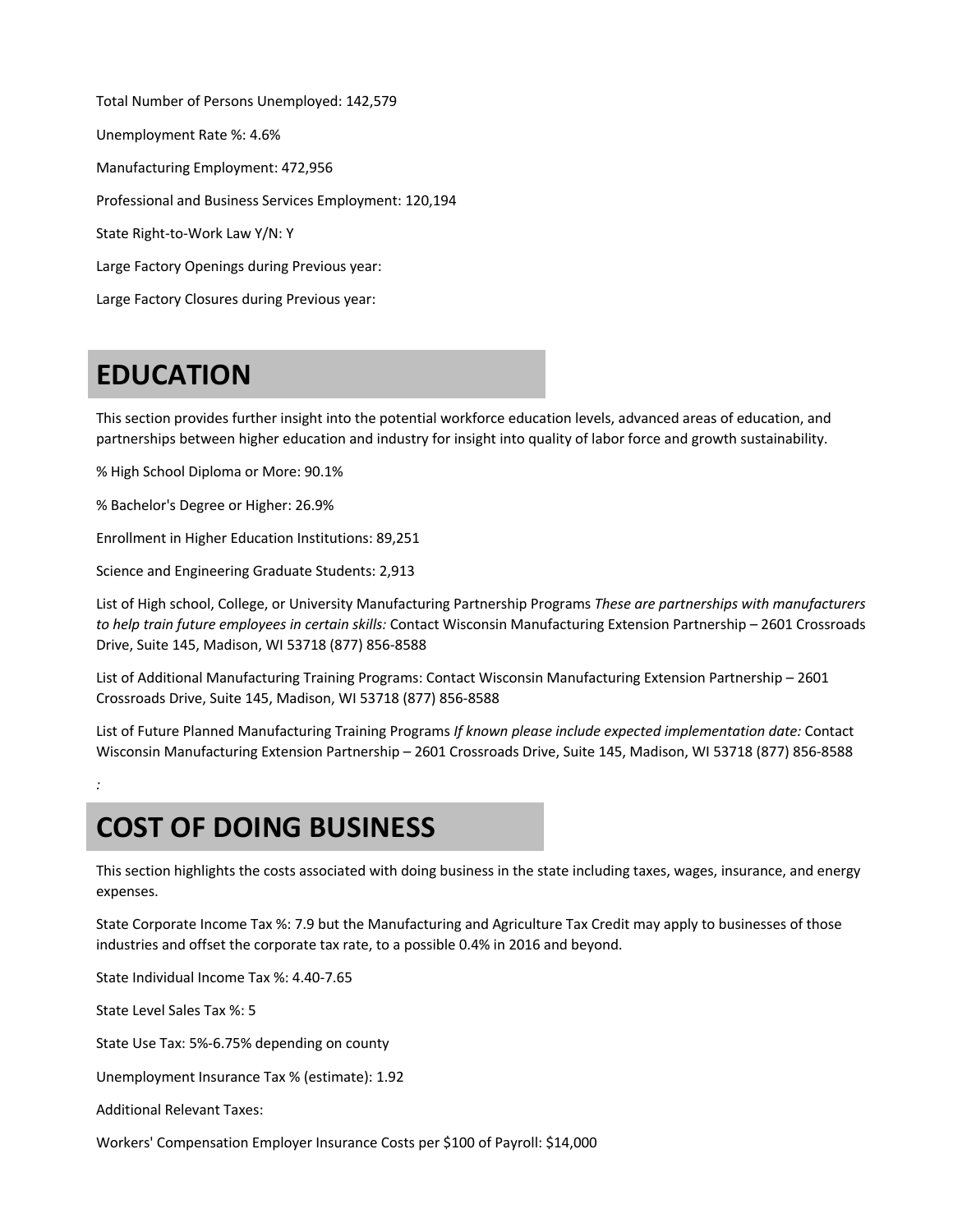Average Industrial Electric Rate: 7.04 Cents per Kilowatthour

Average Price of Natural Gas Delivered to Industrial Consumers: 5.75 Dollars per Thousand Cubic Feet

Average Hourly Earnings of Production Workers in Manufacturing: \$16.39

Minimum Wage (current): \$7.25

Pending Legislation Regarding Minimum Wage: NA

If you answered YES to the above question, What is the proposed minimum wage?:

If you answered YES to the above question, What is the legislative bill number?:

### **ENTREPRENEURSHIP AND INNOVATION**

This section underscores the successes of the state in terms of business innovation through awards, venture capital, and intellectual property attainment.

Total Small Business Innovation Research (SBIR) Awards *Found at: https://www.sbir.gov/reports/statesummary?year=2016&program\_tid=105791:* do these

Total Small Business Technology Transfer (STTR) Awards *Found at: https://www.sbir.gov/reports/statesummary?year=2016&program\_tid=105792:*

Venture Capital Deals, in millions: \$209,479,099

% of State with Internet Accessibility: As June 2014, 91.4% of Wisconsin's population had access to a wired option of at least 10 Mbps. This is data that populates the National Broadband Map.

Newly Registered Businesses: 8025 (2014)

Newly Registered Patents: 2039 (2015)

# **FOREIGN DIRECT INVESTMENT**

This section provides insight into the amount of current investment overseas and the potential state market for manufacturers to reshore.

Foreign Direct Announcements: 47

Foreign Direct Employment: 3,202

Foreign Direct Investment, in millions: 1,168.50

# **TRANSPORTATION AND INFRASTRUCTURE**

This section sheds light on the basic infrastructure of the state and what a company can expect in terms of the logistics of shipping their product.

Number of major 2 or 4-Lane Highways running through state: I94, I90, I41, I43, Hwy 39, Hwy 29, Hwy 10, Hwy 18, Hwy 12, Hwy 14, Hwy 151,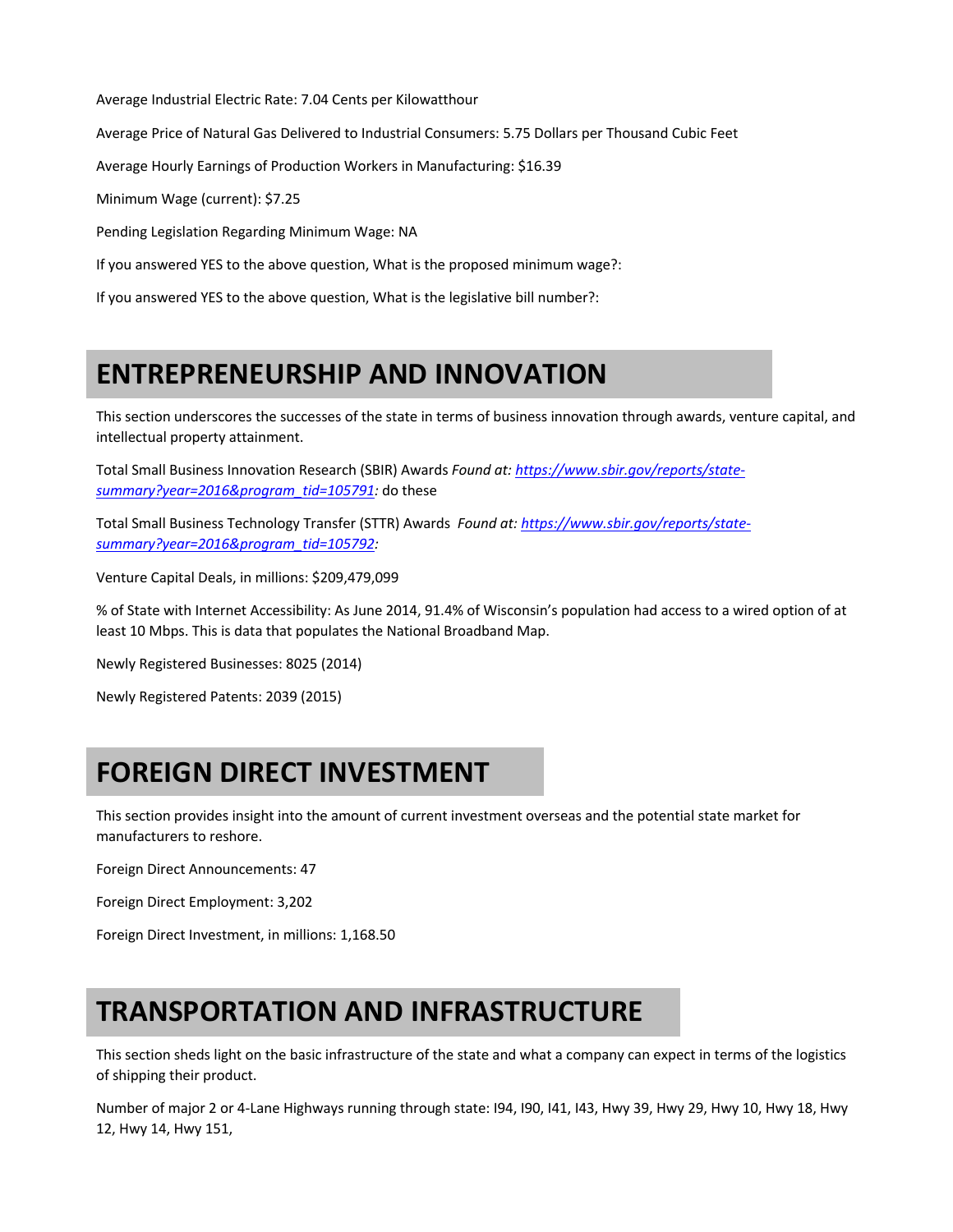Number of major railways going through state: 10 – Burlington Norhtern-Santa Fe, Candadian National, Canadian Pacific, Escanaba & Lake Superior, East Troy Railroad, Progressive Rail, Tomahawk Railway, Union Pacific, Wisconsin Great Northern, and Wisconsin & Southern Railroad

Number of major ports connected to state: 7 – Milwaukee, Manitowoc, Green Bay, Marinette, Superior-Duluth, La Crosse, and Prairie du Chien

Number of airports throughout state: 8 Commercial Service airports and 90 diverse general aviation public-use airports

Number of International airports throughout state: 4 -Dane County Regional Airport, Austin Straubel international Airport, General Mitchell International Airport, and Appleton International Airport

Number of distribution centers:

Number of foreign trade zones: 3 – FTZ #41 Milwaukee, FTZ #167 Brown County and FTZ #266 Dane County

### **INCENTIVES**

Different states offer different incentives to entice companies to move to their state. This section will allow you to highlight these incentives.

#### **Pending Legislation**

Proposed Incentives Currently Pending Approval (Y/N): No

If you answered YES above, please describe the pending incentives including the bill number if applicable:

#### **Cash Incentives**

Does the state provide any CASH incentives? (Y/N): No

If you answered YES above, please provide details of this incentive including the contact information and website if applicable:

#### **State Tax Credits**

Does the state provide any Tax Credit incentives? (Y/N): Y

If you answered YES above, please describe the available tax credits:

The state of Wisconsin offers refundable tax credits. Tax credits are determined based on new jobs brought to the state and the capital expenditures of the project. The Business Development Tax Credit has roughly \$18,000,000 for 2016 and \$22,000,000 available in 2017.

The state also has Enterprise Zones. Enterprise Zone project receive refundable tax credits. The amount of tax credits for an Enterprise Zone project I determined by new jobs, capital expenditures, workforce training, and supply chain utilization. The state has 10 available Enterprise Zone designations in 2016; 2 of which are allocated for low population communities (<5,000 population)

Manufacture and Agriculture Tax Credit: The Manufacture and Agriculture Tax Credit was fully phased in in 2016. Companies identified as a manufacture or agriculture based company received a 7.5% tax credit on their corporate income tax. The state of Wisconsin has a 7.9% corporate income tax. This tax credit reduces the corporate income tax to 0.4% in perpetuity. Existing companies and new companies are eligible for this credit.

Development Zones: The state of Wisconsin has two Development Zones; the City of Kenosha and Rock County. Projects in these territories are eligible for non-refundable tax credits.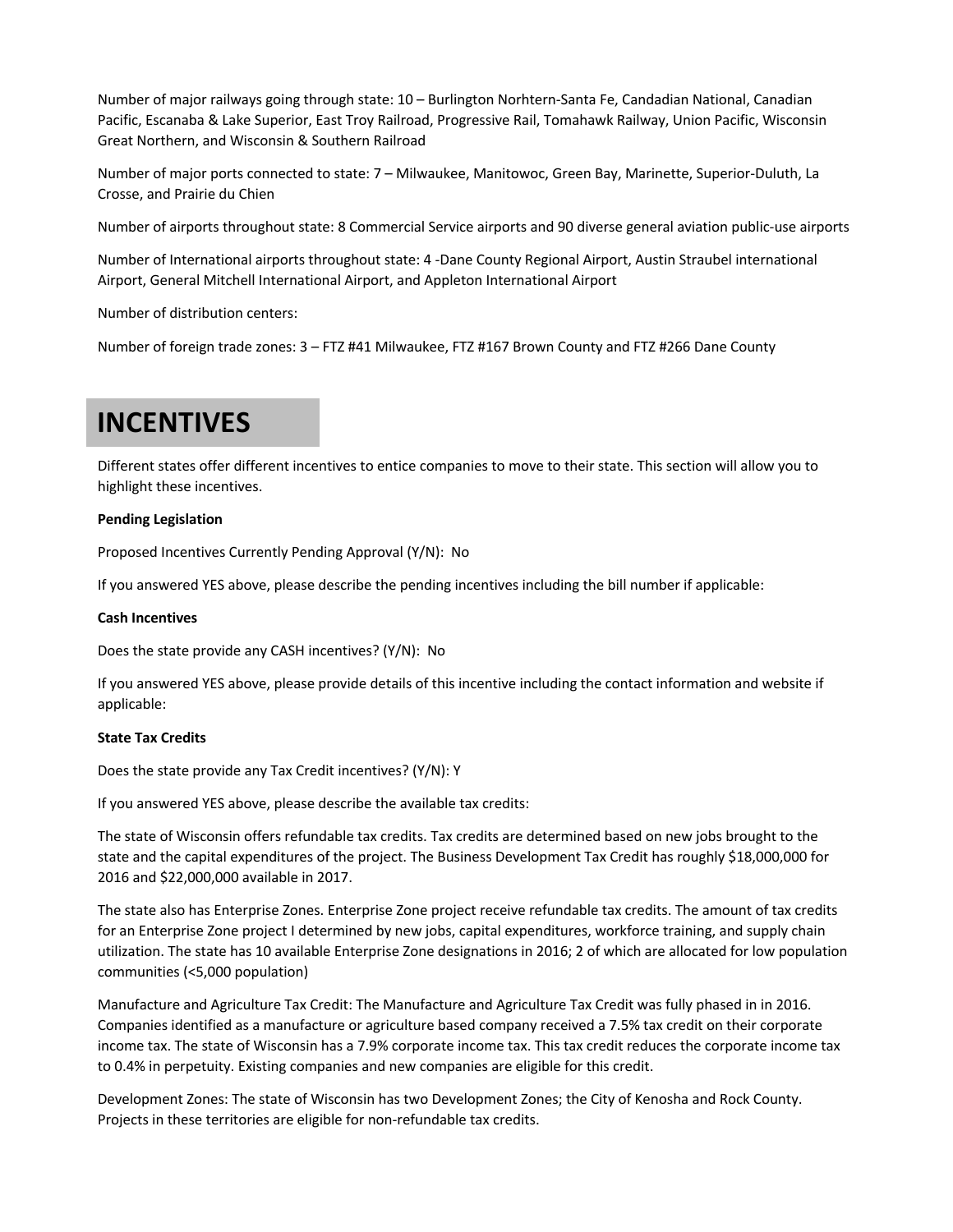#### **State Tax Exemptions**

Does the state provide any Tax Exemptions? (Y/N): Y

If you answered YES above, please describe the available tax exemptions:

The state of Wisconsin does not require companies to pay property tax on manufacturing equipment or data servers.

The state of Wisconsin does not require companies to pay sales tax on manufacturing equipment purchases.

#### **State Grants**

Does the state provide any Grant incentives? (Y/N): Yes

If you answered YES above, please describe the available grants:

The state of Wisconsin offers a variety of grants. The state has a small \$1,000,000 grant fund for workforce development and training.

The state also has a wide range of community development grants. The state offers a community development initiative grant to help with catalytic projects in communities. These grants max out at \$250,000 per project.

The state also has brownfield development grants to help communities redevelop contaminated sites and buildings.

Capacity Building Grants: Capacity Grants are a competitive grant process that are awarded to communities who create new processes or programs that build economic capacity in their community and are able to be duplicated by other communities in the future.

FAB Labs Grant: The state3 allocated funds in 2016 to help create FAB Labs in local schools to help educate and promote innovation, entrepreneurs, and manufacturing in the state's youth.

#### **State Loans**

Does the state provide any Low-Interest Financing incentives? (Y/N): Yes

If you answered YES above, please describe the available financing opportunities:

The state's Business Opportunity Loan Fund is a low interest revolving loan fund that offers projects gap financing.

#### **Training Programs**

Does the state provide any Specialized Training Program incentives? (Y/N): Yes

If you answered YES above, please describe the available training programs:

The state has a \$1,000,000 workforce development/ training grant fund.

The Wisconsin Fast Forward Program provides reimbursement grants to assist Wisconsin employers and their partners with customized skills training to fill current job openings and ongoing skill requirements.

#### **Zoning**

Does the state provide any Special Zoning incentives? (Y/N): No

If you answered YES above, please describe the available special zoning opportunities:

#### **State Marketing and Promotions**

Does the state provide any Marketing and Promotional incentives? (Y/N): Yes

If you answered YES above, please describe the available special marketing or promotional opportunities: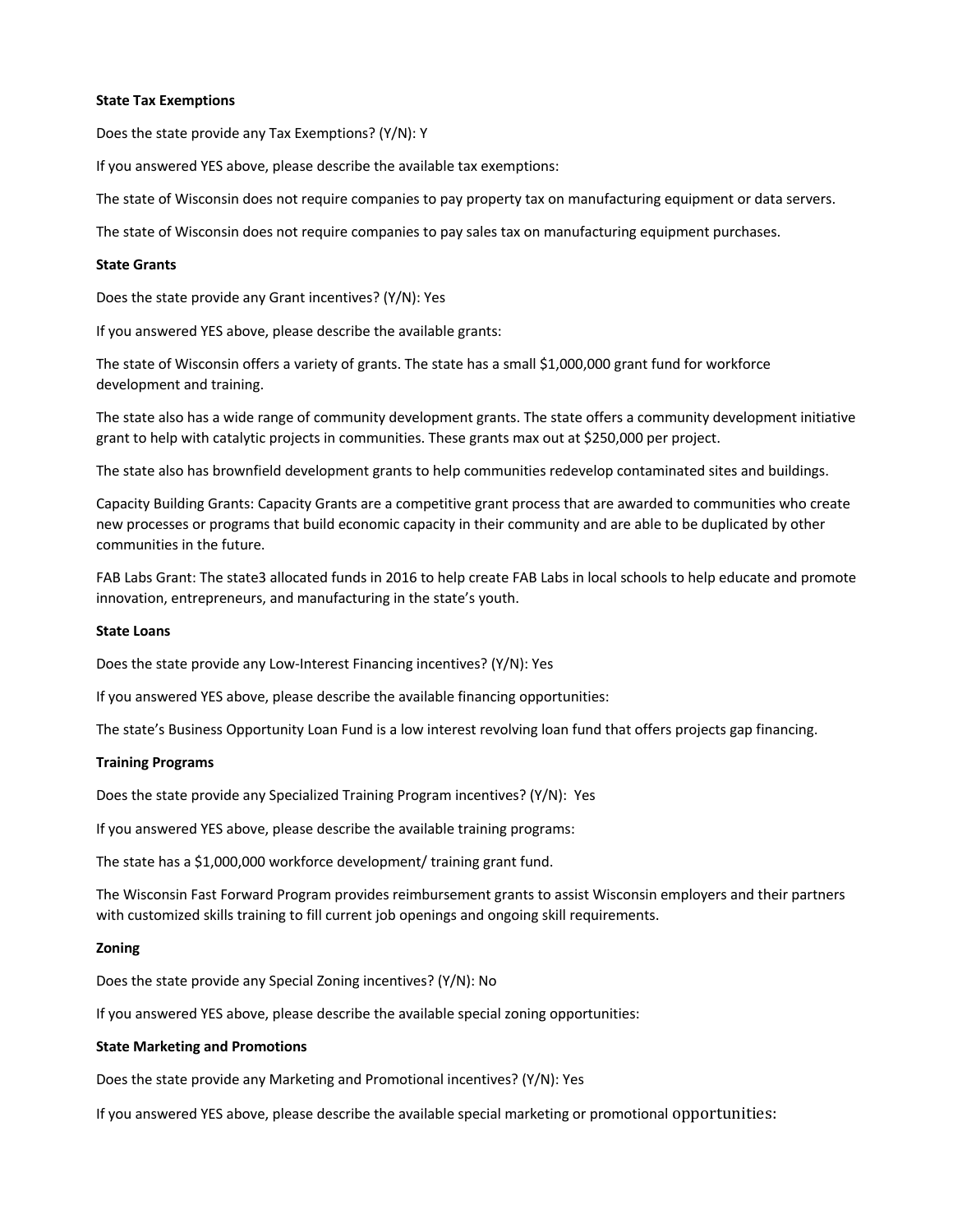**INTERNATIONAL MARKET ACCESS GRANT (IMAG)—**Wisconsin companies can be reimbursed for specific expenses associated with executing their new and/or expanded international market access strategies.

**COLLABORATIVE MARKET ACCESS GRANT (CMAG)—**This program is designed to help industry associations, alliances, agencies, nonprofits, regional economic development organizations or other state/local departments located in Wisconsin to work with Wisconsin companies to increase exports. This grant provides pass-through reimbursed funds.

#### **Innovation Centers**

Does the state have Innovation Centers or Additional Resource available for companies? (Y/N): Yes

If you answered YES above, please describe the available innovation centers or additional resources:

WEDC's Targeted Industry Projects Program advances targeted, high growth business clusters to develop high quality jobs and significant job growth in Wisconsin. Eligible participating organizations include industry alliances and consortia and public institutional entities. Typically, qualifying recipients may receive financial grants ranging from \$500,000 up to \$1 million, depending upon the scope of the project, participating co-investment, relevance to industry competitiveness and job-growth potential.

Establishing industry "centers of excellence" is a powerful deployment of Targeted Industry Project Grants. Centers of excellence serve as cluster "anchors" around which educational R&D; corporate R&D and commercialization; external investment; and company attraction (domestic and international) connections are made. These networks serve to propel company growth, job creation, new product development, federal and foundation awards, state marketing and promotion, talent attraction, and workforce development and retention.

WEDC's targeted industry support also includes additional investments in seed accelerator programs located within the centers of excellence we've helped fund. The BREW (water technology); FabCap (food and beverage) and WERCBench Labs (energy) are all successful seed accelerator programs that have helped to inspire Scalerator in Milwaukee.

Such directed organization of an industry ecosystem gives Wisconsin a competitive differentiation. Examples of successful WEDC investments in industry centers of excellence through its Targeted Industry Projects Grant Program include the following:

#### *Global Water Center*

WEDC invested \$750,000 to underwrite startup water technology companies' tenancy costs in the Global Water Center in Milwaukee in 2013. This seed investment helped spur interest in redevelopment of what has become known as Milwaukee's Water Technology Development district, which encompasses parts of the Walker's Point, Fifth Ward and Harbor District neighborhoods. The District has attracted more than \$211 million worth of redevelopment between 2010 and 2015, including The Water Council's Water Tech One and UW-Milwaukee's School of Freshwater Sciences' Freshwater Plaza. Since its inception, the District has also spurred redevelopment in a previously economically dormant section of the city, bringing in new anchor tenants, as well as retail and housing projects. The success of the cluster also caught the eye of top economic analysts at MIT and Harvard, who announced the launch of a study dedicated to understanding the cluster's success for use in modeling in other cities. The District solidifies Wisconsin's leadership in the water technology sector—providing a hub for more companies to collaborate to solve the world's water issues.

Milwaukee and Wisconsin have been cited by Michael Porter (the guru of cluster development strategy) as being bestin-class with its water technology development, and our leadership in this area is widely recognized globally as one of the most successful examples of such a strategy anywhere. The Water Council was recently named the winner of CoreNet Global's 2016 Economic Development Leadership award for 'Water Technology Cluster Leadership.' CoreNet Global's Economic Development Leadership award celebrates the successful implementation of innovative, economically promising projects in a community or region. The Water Council will receive the award for our 'Water Technology Cluster Leadership' on October 18 in Philadelphia, PA, during CoreNet's Global Summit – Americas.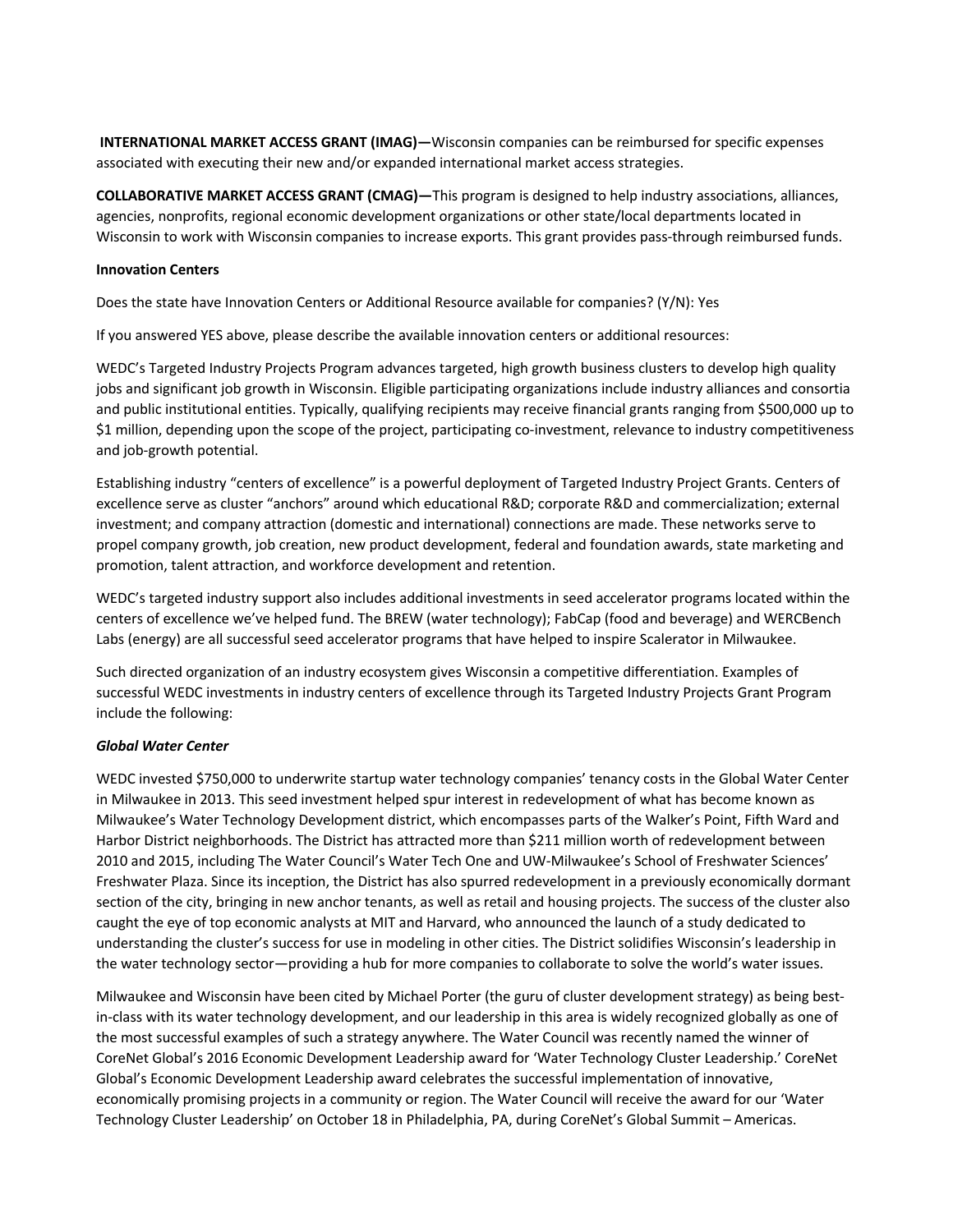#### *Energy Innovation Center*

In 2014, WEDC awarded M-WERC more than \$850,000 in grants to support the establishment of the Energy Innovation Center. The center is housed in the Century City Tower at 4201 N. 27<sup>th</sup> St. in Milwaukee (formerly Eaton Corp.). Its mission is to affirm and leverage the Midwest's standing as a global hub for the industry by providing a collaborative space designed to attract, grow and develop companies. It brings together industry and academic scientists, engineers and business leaders to conduct joint research, jump-start innovative technologies, transition prototype products to the commercial stage, and nurture startup companies. By developing an environment where entrepreneurs are paired with research institutions and mature businesses, the organization has created an environment designed to foster innovation.

#### *Starting Block*

WEDC has committed \$750,000 to the development of an Advanced Application Development, Software Engineering and Cybersecurity center of excellence to be sited within the Starting Block development on East Washington Avenue in Madison. The physical location designed to spur collaboration between regional IT groups specifically within healthcare, gaming and advanced manufacturing is already generating additional development interest. Starting Block will be at near capacity due to claimed tenant space by the time it opens its doors.

WEDC's FY17 Proposed budget includes plans to incent additional centers of excellence in the following industry sectors: Aerospace and Aviation (Milwaukee); Advanced Composites (location to be determined); and Food and Beverage (Milwaukee).

The state has a variety of incubators and FAB Labs throughout the state. The state also partnered with several local businesses in the creation of the Global Water Center. This facility houses an incubator for water technology companies called BREW. This businesses have direct access to major companies in the water industry, including senior level management.

The state also has an innovation center focused on aerospace.

### **REGIONAL INFORMATION**

Many states have "regions" that specialize in certain industries such as automotive in Detroit or high tech in Silicon Valley. This section is to help you highlight these regions. If the state doesn't have any special regions please skip this page.

Please note that a "region" could be an area, county, city etc...

### **Region One**

Name of Region (This can include nicknames such as Silicon Valley):

Does this region have a designated web site? (Y/N):

If you answered YES to the question above, what is the website:

Geographic Location Information (For example, Silicon Valley spans several major cities including San Jose, Cupertino and Palo Alto):

What industry or industries are prominent in this region?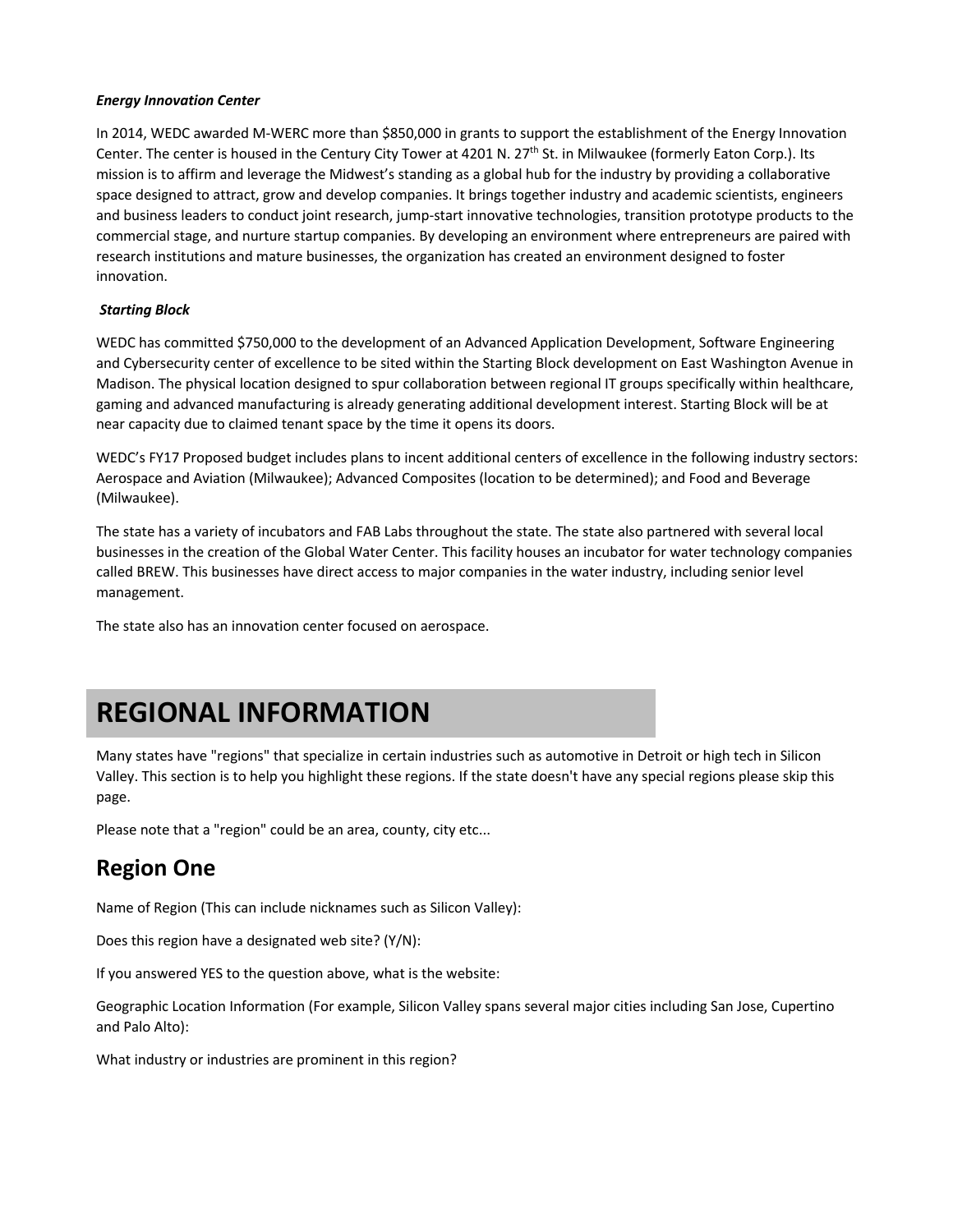- **Aerospace**
- Apparel
- **Appliances**
- Automotive
- **Biomedical**
- Building Materials and Equipment
- Computer and Electronic Products
- Distribution Centers • Food or Beverage
- 
- Furniture
- Machinery and Capital Equipment
- Paper
- Plastics
- Telecom
- Toys or Children's Products
- Warehousing
- Other:

What are some unique aspects of this region? *Could include information about transportation, education, weather etc...*:

Are there any special programs or incentives for companies wanting to move to this region? (Y/N):

If you answer YES to the question above, please list the programs or incentives for this region if not already mentioned in the Incentives section:

Does this region offer site selection assistance? (Y/N) *Please describe programs and resources*:

If you answer YES to the question above, please list the contact information for the site selection assistance:

Is there any extraordinary information that you would like to add about this region?

### **Region Two**

Name of Region (This can include nicknames such as Silicon Valley):

Does this region have a designated web site? (Y/N):

If you answered YES to the question above, what is the website:

Geographic Location Information (For example, Silicon Valley spans several major cities including San Jose, Cupertino and Palo Alto):

What industry or industries are prominent in this region?

- Aerospace
- Apparel
- Appliances
- Automotive
- **Biomedical**
- Building Materials and Equipment
- Computer and Electronic
- 
- 
- Food or Beverage
- Furniture
- Machinery and Capital Equipment
- Paper
- Plastics
- Telecom
- Toys or Children's Products
- **Warehousing**
- Other:
- •

What are some unique aspects of this region? *Could include information about transportation, education, weather etc...*:

Are there any special programs or incentives for companies wanting to move to this region? (Y/N):

If you answer YES to the question above, please list the programs or incentives for this region if not already mentioned in the Incentives section:

Does this region offer site selection assistance? (Y/N) *Please describe programs and resources*:

If you answer YES to the question above, please list the contact information for the site selection assistance:

Is there any extraordinary information that you would like to add about this region?

- Products
- Distribution Centers
- 
- 
- 
- -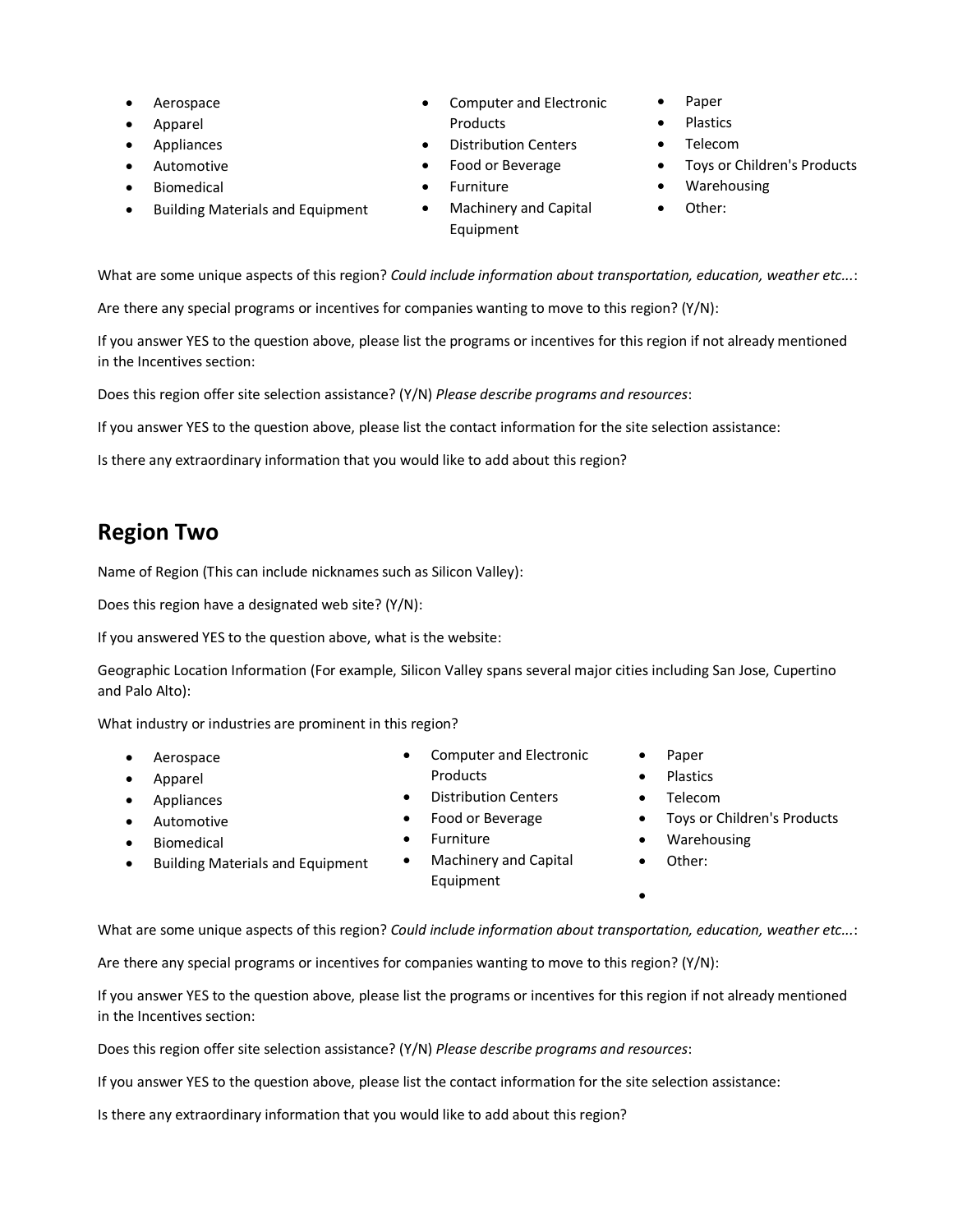### **Region Three**

Name of Region (This can include nicknames such as Silicon Valley):

Does this region have a designated web site? (Y/N):

If you answered YES to the question above, what is the website:

Geographic Location Information (For example, Silicon Valley spans several major cities including San Jose, Cupertino and Palo Alto):

What industry or industries are prominent in this region?

- Aerospace
- Apparel
- Appliances
- Automotive
- **Biomedical**
- Building Materials and Equipment
- Computer and Electronic Products
- Distribution Centers
- Food or Beverage
- **Furniture**
- Machinery and Capital Equipment
- Paper
- Plastics
- Telecom
- Toys or Children's Products
- Warehousing
- Other:

What are some unique aspects of this region? *Could include information about transportation, education, weather etc...*:

Are there any special programs or incentives for companies wanting to move to this region? (Y/N):

If you answer YES to the question above, please list the programs or incentives for this region if not already mentioned in the Incentives section:

Does this region offer site selection assistance? (Y/N) *Please describe programs and resources*:

If you answer YES to the question above, please list the contact information for the site selection assistance:

Is there any extraordinary information that you would like to add about this region?

### **AMERICAN MADE LABEL REQUIREMENTS**

Federal Trade Commission oversees "Truth in Advertising" regulations including promotion or disclosure of products displaying "Made in USA" labeling. FTC requires products advertised as "Made in USA" be "all or virtually all" made in the U.S. "all or virtually all" means the product should contain no – or negligible – foreign content.

### **Made In USA Requirements**

Does the state have any specific requirements for labeling products "Made in USA"? (Y/N): N

If you answered YES to the question above, what are the requirements for labeling products "Made in USA":

Is there pending legislation regarding these requirements? (Y/N): N

If you answered YES to the question above, please describe the proposed legislation including the bill number:

### **Made In YOUR STATE Requirements**

Does your state have any specific requirements for labeling products "Made in YOUR STATE"? (Y/N): Y

If you answered YES to the question above, what are the requirements for labeling products "Made in YOUR STATE":